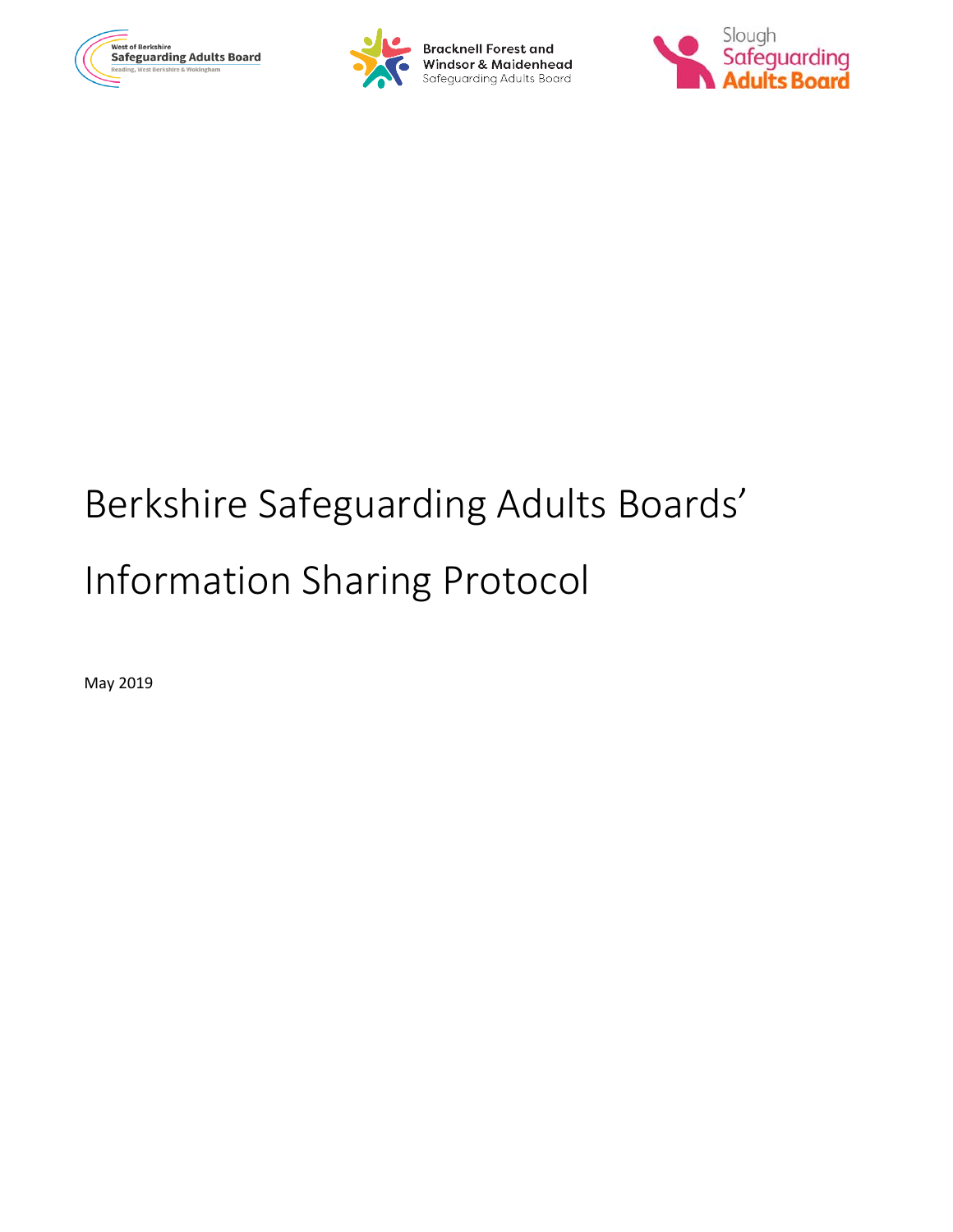



**Bracknell Forest and<br>Windsor & Maidenhead**<br>Safeguarding Adults Board



Version Control

| Author  | Date       | Version | Comments                           |
|---------|------------|---------|------------------------------------|
| V Nosal | 30/05/2019 |         | Signed off by Berkshire SAB's June |
|         |            |         | 2019                               |
|         |            |         |                                    |
|         |            |         |                                    |
|         |            |         |                                    |

There is a dedicated website for Safeguarding Adults Policies and Procedures which can be found here: <https://www.berkshiresafeguardingadults.co.uk/>

If you have any queries please discuss with your manager you can contact the Policies and Procedures Subgroup directly about the content of this framework by completing a request for amendments form which can be found on the Berkshires Policies and Procedures Website: <https://www.berkshiresafeguardingadults.co.uk/>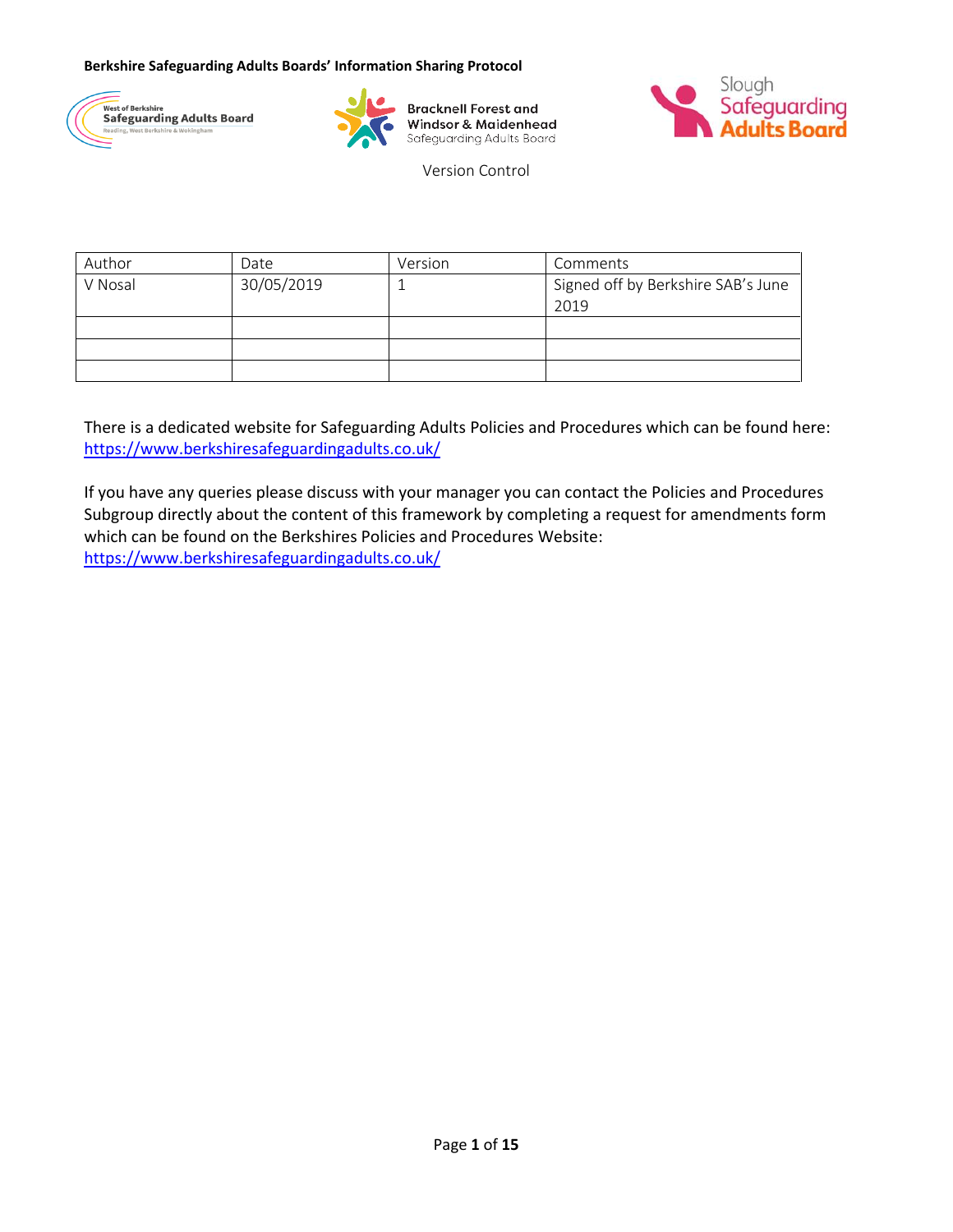





This Protocol has been adopted by the Safeguarding Adults Boards for the West of Berkshire, Bracknell Forest and Windsor & Maidenhead and Slough. It covers all of the agencies that form the West of Berkshire Board in the three unitary authority areas of Reading, Wokingham and West Berkshire. It provides a framework for ensuring that the making of decisions regarding sharing information about vulnerable adults who may be at risk of abuse or neglect is conducted within statute and regulatory guidance.

The Protocol offers guidance to front-line staff in assessing possible risk to adults, and in balancing the risk against the rights to confidentiality and privacy of those who may be a source of risk.

The key stages in the procedure set out in the Protocol are to:

- assess the risk a person is thought to be exposed to or may pose to others;
- decide which (if any) agencies or individuals need to be told, and what they need to know;
- consult the person who may be exposed to risk and those who may be causing concern; and (if appropriate)
- Share the information in compliance with this Information Sharing Protocol and Central Government's 7 Golden Principles of Information Sharing.

## 1 INTRODUCTION

PARTIES **1.1** This Protocol is adopted by the Safeguarding Adults Boards for the West of Berkshire, Bracknell Forest and Windsor & Maidenhead and Slough. The composition of each Board is slightly different depending on local need.

PURPOSE **1.2 The purposes of this Protocol are**:-

a) **to promote** the safeguarding of adults by the carefully considered sharing of information about identified risks, and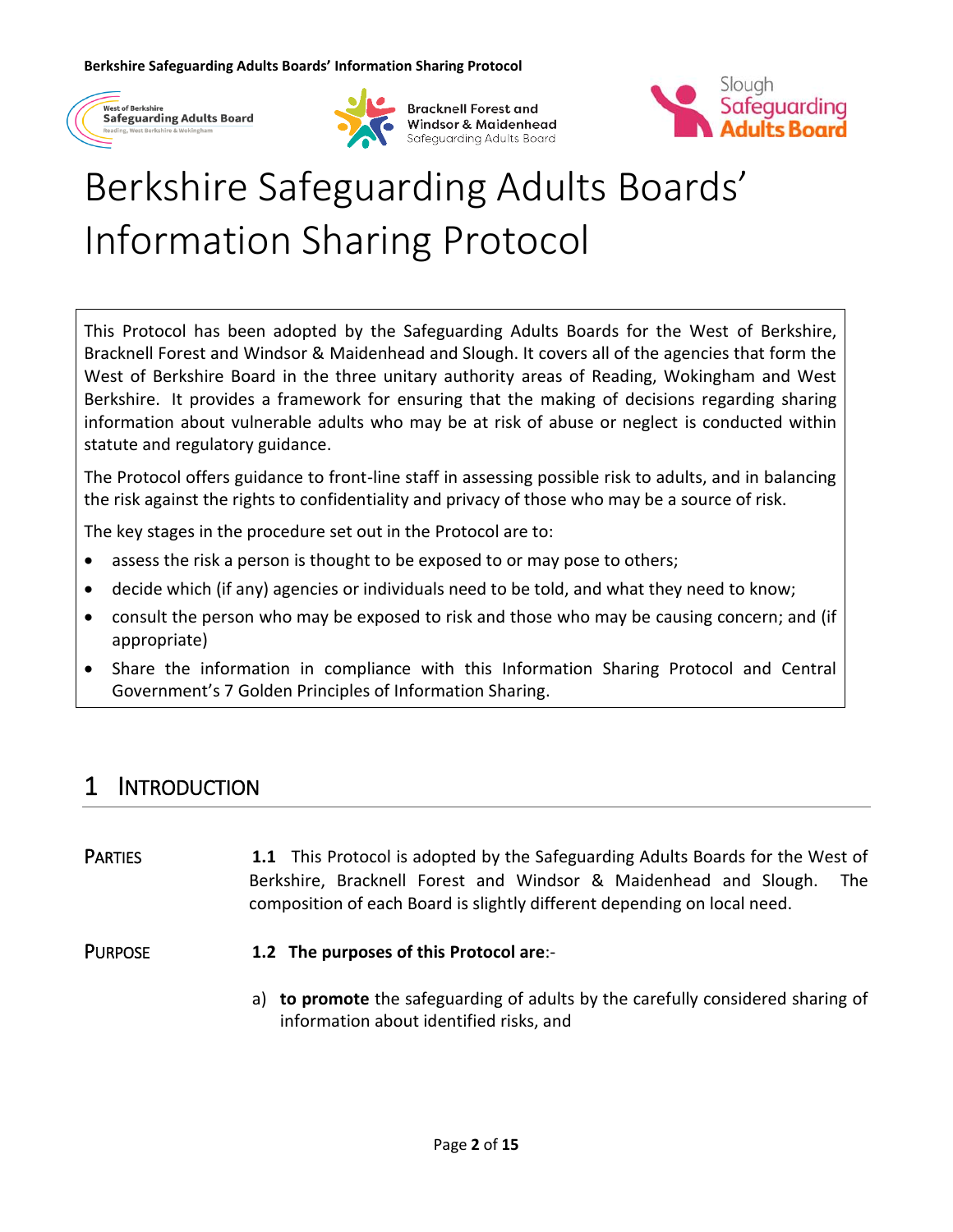



**Bracknell Forest and<br>Windsor & Maidenhead**<br>Safeguarding Adults Board



- b) **To help** front-line staff fairly and consistently to balance the risks of nondisclosure against the infringement of individuals' rights to privacy and confidentiality.
- STATUS **1.3** This Protocol comprises local policy and procedure for inter-agency work to safeguard vulnerable adults within the national framework provided by the law, and Departmental and other guidance – see sections 42 to 45 of the Care Act 2014 and, in the Care and Support Statutory Guidance  $^1$  paras. 3.47 – 3.48 and chapter 14 on pages 189 – 224.

**1.4** This Protocol should be read together with any individual agency procedure governing information sharing to safeguard vulnerable adults. Any conflict between local procedures and this Protocol should be discussed with a senior manager within the Agency concerned and a legal adviser; it should also be reported for information to the Safeguarding Adults Board.

- SCOPE **1.5** This Protocol only covers inter-agency sharing of information for purposes of safeguarding adults. In particular, it does not cover information-sharing or disclosure which is addressed in the following:
	- a) for disclosure between Social Care, Police and Crown Prosecution Service, the Thames Valley Disclosure Protocol<sup>2</sup>;
	- b) for patient- or service-user access to records, the Access to Records policy of the Agency concerned;
	- c) for information-sharing or disclosure in connection with the Multi-Agency Public Protection Panel, the Panel's information-sharing or disclosure arrangements under MAPPA Guidance issued by the Ministry of Justice  $^3$ ;
	- d) For information-sharing in connection with a Multi-Agency Risk Assessment Conference (MARAC), any protocol adopted by member agencies.

l <sup>1</sup> Department of Health February 2018 - [Care Act statutory guidance](https://www.gov.uk/government/publications/care-act-statutory-guidance/care-and-support-statutory-guidance)

<sup>&</sup>lt;sup>2</sup> Copies obtainable from the Joint Legal Team, 0118 937 2986. See also the (national) 2013 [Protocol](http://www.cps.gov.uk/publications/docs/third_party_protocol_2013.pdf) and Good Practice Model - Disclosure of information in cases of alleged child abuse and linked criminal and care directions hearings (October 2013).

<sup>3</sup> <http://www.justice.gov.uk/downloads/offenders/mappa/mappa-guidance-2012-part1.pdf>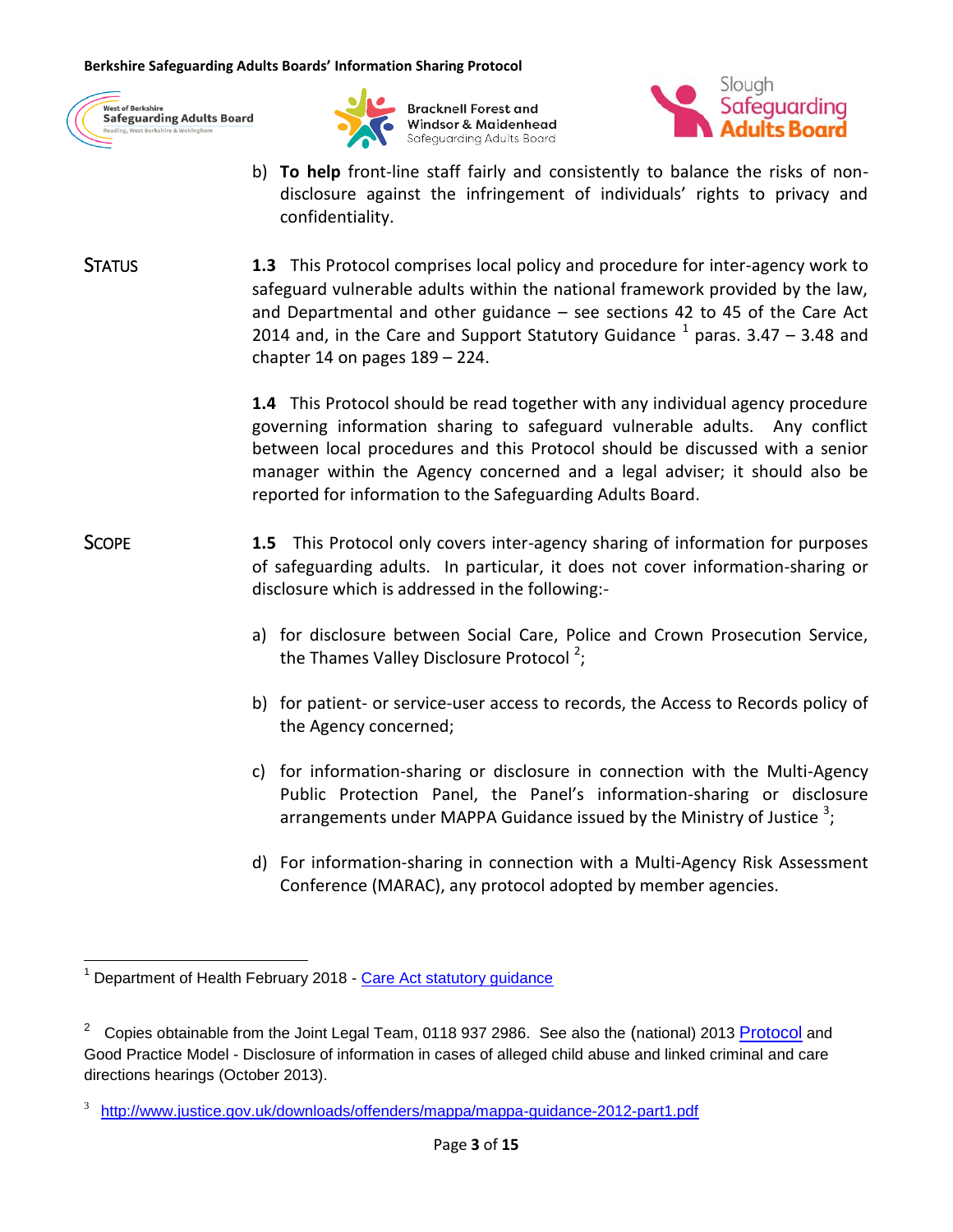





- PRINCIPLES **1.6** Upholding the principles of the GDPR ( Appendix 1) will constitute the main focus of this document however the secondary principles underpinning this Protocol are as follows:
	- a) selective disclosure of information is crucial to the inter-agency and interdisciplinary processes of assessing and addressing risks to adults;
	- b) confidential information will not be shared unless there is a clearly articulated case for doing so, based on the individual case and situation;
	- c) Information-sharing is not an end in itself, but can be a crucial component of a successful, comprehensive safeguarding plan.

## GUIDANCE FROM KEY PROFESSIONAL BODIES ON INFORMATION-SHARING

- **→ [NHS England's Confidentiality Policy](https://www.england.nhs.uk/wp-content/uploads/2016/12/confidentiality-policy-v4.pdf)**
- [Health and Care Professions Council's Guidance on Confidentiality](https://www.hcpc-uk.org/registration/meeting-our-standards/guidance-on-confidentiality/)
- **→ [Nursing](http://www.nmc-uk.org/aFrameDisplay.aspx?DocumentID=606) and Midwifery Council's Code for nurses and midwives**
- **[CQC Code of Practice on confidential personal information](https://www.cqc.org.uk/file/4201)**

## 2 OVERVIEW OF THE LAW

*This is an outline of the law governing the sharing of confidential information. It is important to seek specific advice in the context of individual situations.*

## CONFIDENTIALITY **2.1** Organisations holding personal information are under a

AND PRIVACY common law duty of confidentiality which governs the way the information may be stored and disseminated. In addition, individuals have rights under the Human Rights Act 1998 and European Convention on Human Rights.

## GENERAL DATA PROTECTION REGULATION (GDPR)

 **2.2** The GDPR was implemented on 25 May 2018. Agencies are fully committed to ensuring that if they share information it is in accordance with their legal, statutory and common law duties, and, that it meets the requirements of the EU General Data Protection Regulations ("GDPR"), and the Data Protection Bill 2018 (**together "Data Protection Legislation"**). The Agencies will also take into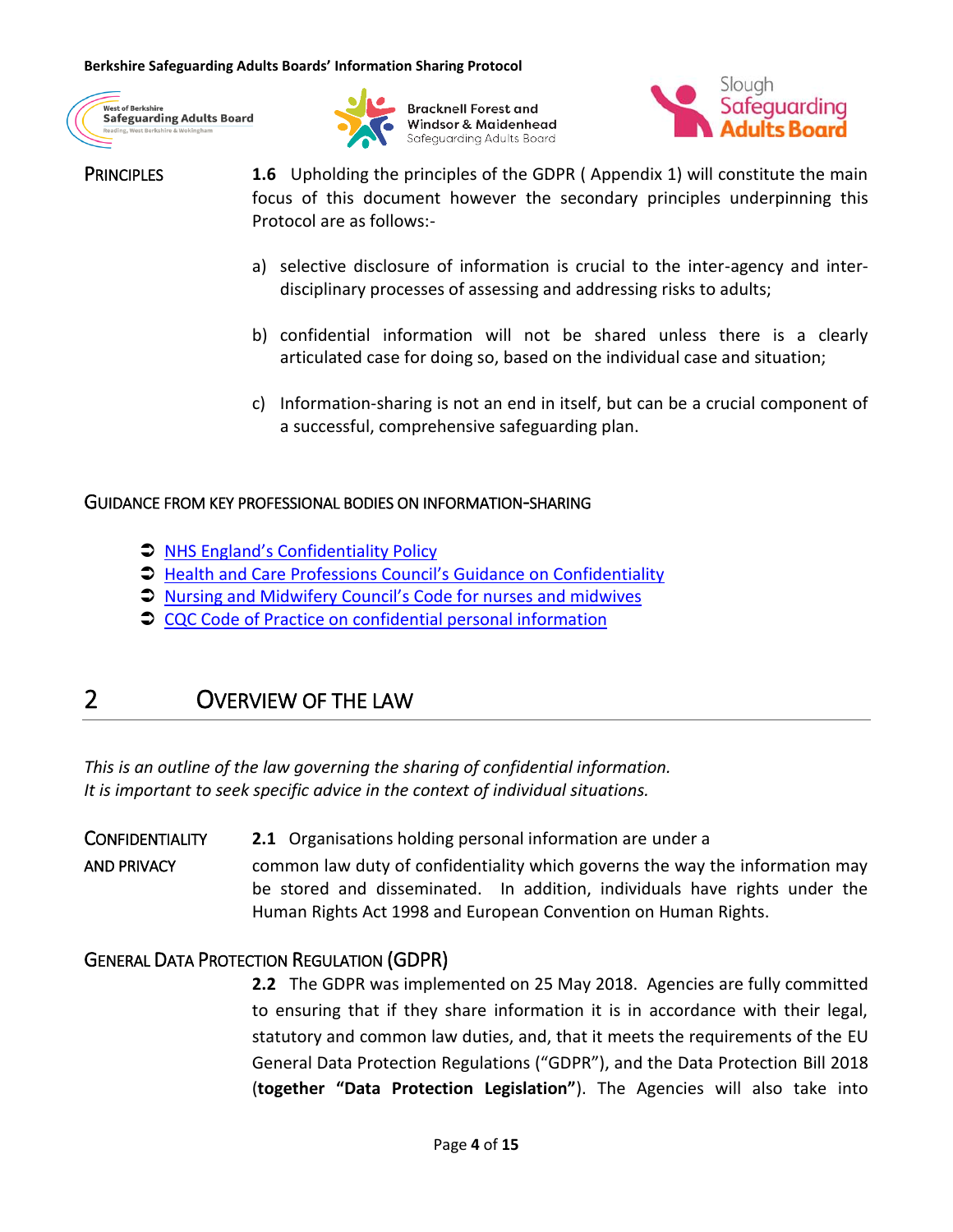



**Bracknell Forest and<br>Windsor & Maidenhead**<br>Safeguarding Adults Board



consideration any guidance issued by the Information Commissioners Office; the Human Rights Act 1998; the Common Law Duty of Confidence.

**2.3** The Authorities must have (and by signature of this ISA confirm that they do have) in place policies and procedures to meet the national requirements for

a) Data Protection,

b) Information Security and

c) Confidentiality.

**2.4 Implementation of GDPR means that where disclosure is reasonably necessary to fulfil a statutory duty it is permitted**. This includes the sharing of information about risk to an adult in the context of assessment under the Mental Health Act 1983 or the Care Act 2014.

## INFORMATION FOR DATA SUBJECTS

**2.5 GDPR requires that data subjects are informed before the sharing of their sharing personal or special categories** (see article 9 appendix 3) **data with the Agency and that data sharing will be performed to ensure the best care can be provided**. [General Data Protection Regulation \(EU\)](https://eur-lex.europa.eu/legal-content/EN/TXT/?qid=1528874672298&uri=CELEX:02016R0679-20160504)  [2016/679](https://eur-lex.europa.eu/legal-content/EN/TXT/?qid=1528874672298&uri=CELEX:02016R0679-20160504)

The Agency relies on the GDPR Article 6(1) (c) and (d) (see appendix 2)

## **GDPR AND DISCLOSURE**

**2.6 Where a data subject lacks capacity to understand the obligations under GDPR**, an assessment has to be made as to whether disclosure is "reasonable in all the circumstances". This assessment should take into account:-

- a) any duty of confidentiality owed to the data subject;
- b) the steps taken to advise the data subject about Board's legal obligations; and whether the data subject is capable of understanding the Boards legal obligations under the GDPR

If at the initial point of contact the data subject or their representative/carer does not agree to their personal or special categories data being shared the Board understands that the service provided to the data subject may be restricted.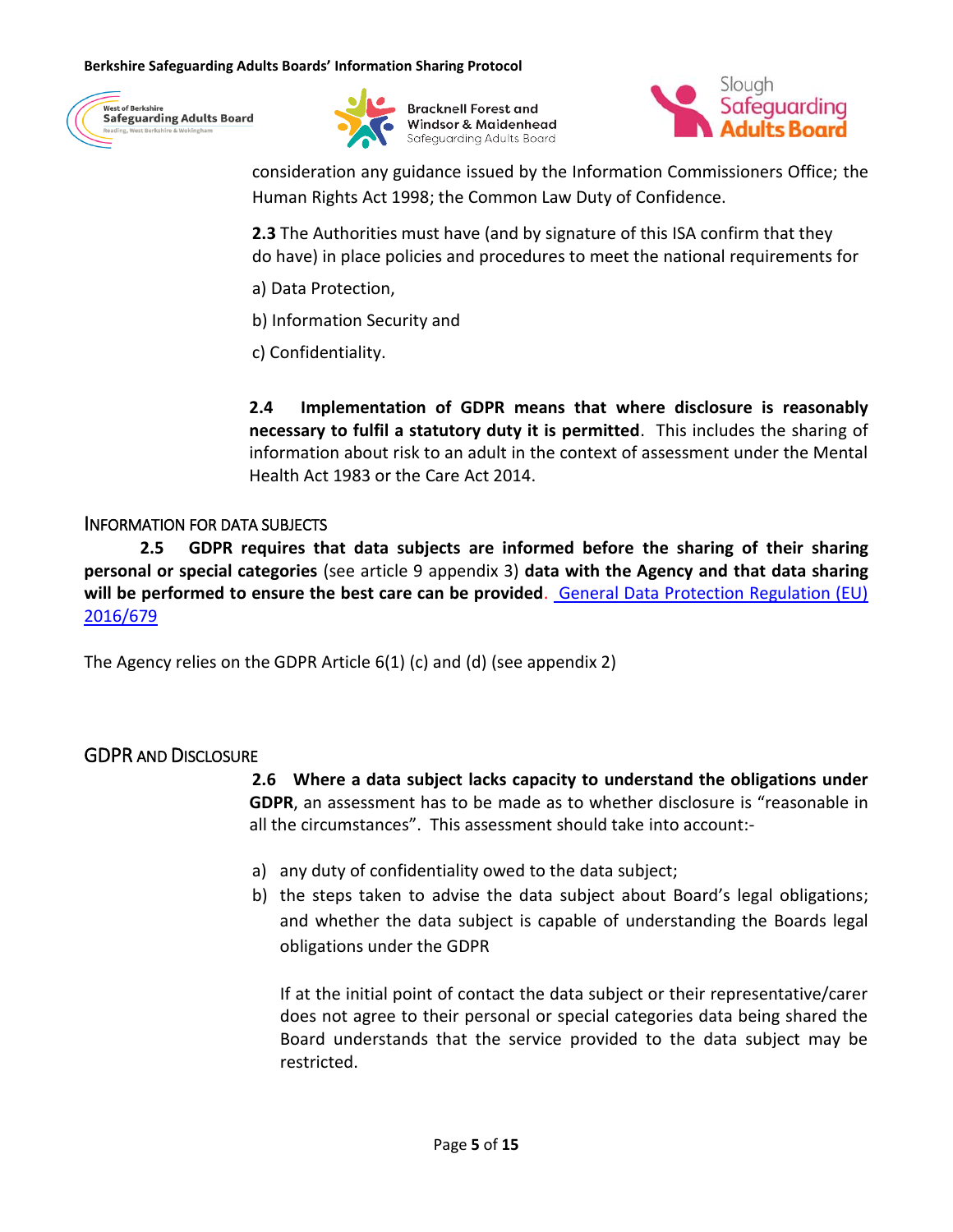



**Bracknell Forest and<br>Windsor & Maidenhead**<br>Safeguarding Adults Board



## CRIME AND **2.7 Section 115 of the Crime and Disorder Act 1998**

DISORDER ACT Section 115 of the Crime and Disorder Act 1998 contains a general power for anyone to disclose information to Social Services, Probation, the Police or Health. Such disclosure has to be "necessary or expedient" for one of the purposes set out in the Crime and Disorder Act, which include "preventing or reducing crime". This power goes in tandem with the duty under the Data Protection Legislation to seek consent to disclosure if possible.

CASE LAW **2.8 The courts have also made clear that disclosure based on sufficient**  evidence and a specific risk assessment is permitted. In the <u>North Wales</u> case<sup>4</sup>, the Court of Appeal held that it was lawful for the police to disclose information about a person's convictions and history where they were assessed as posing a considerable risk to children and vulnerable adults. Disclosure should however only be made where there was a **"pressing need"** for it. The Court also considered that it would be important to forewarn people of the gist of the information held about them, and to give them the opportunity to comment before any information is shared.

> **2.9** On the other hand, in R (A) v National Probation Service (2003)<sup>5</sup> the High Court held that the Probation Service were not entitled to inform the landlord of someone about to be released from prison (Mr A) that he had been convicted six years before of murdering his wife. Instead of addressing risk posed by Mr A to others and deciding if this warranted the exceptional step of disclosure, the Probation Service had assumed that the conviction should be disclosed unless there was reason not to.

> **2.10** The case of A Local Authority v SK & HK <sup>6</sup> concerned proposed informationsharing with a care home for older people, one of whose staff had been found to have seriously and repeatedly assaulted her 8-year-old daughter. The mother denied responsibility and even forged a confession from a friend, whom the judge found did not exist. The court gave permission for this information to be disclosed to the care home and the local authority for the area. The judge stressed the links between abuse of adults and of children:-

*" … the standards to be expected of those looking after children may be no less than those looking after vulnerable adults."*

 $\overline{a}$ 4 R v Chief Constable of North Wales Police ex parte Thorpe [1998] 2 FLR 571.

<sup>5</sup> [2003] EWHC 2910 (Admin)

<sup>6</sup> [2007] EWHC 1250 (Fam) Sumner J.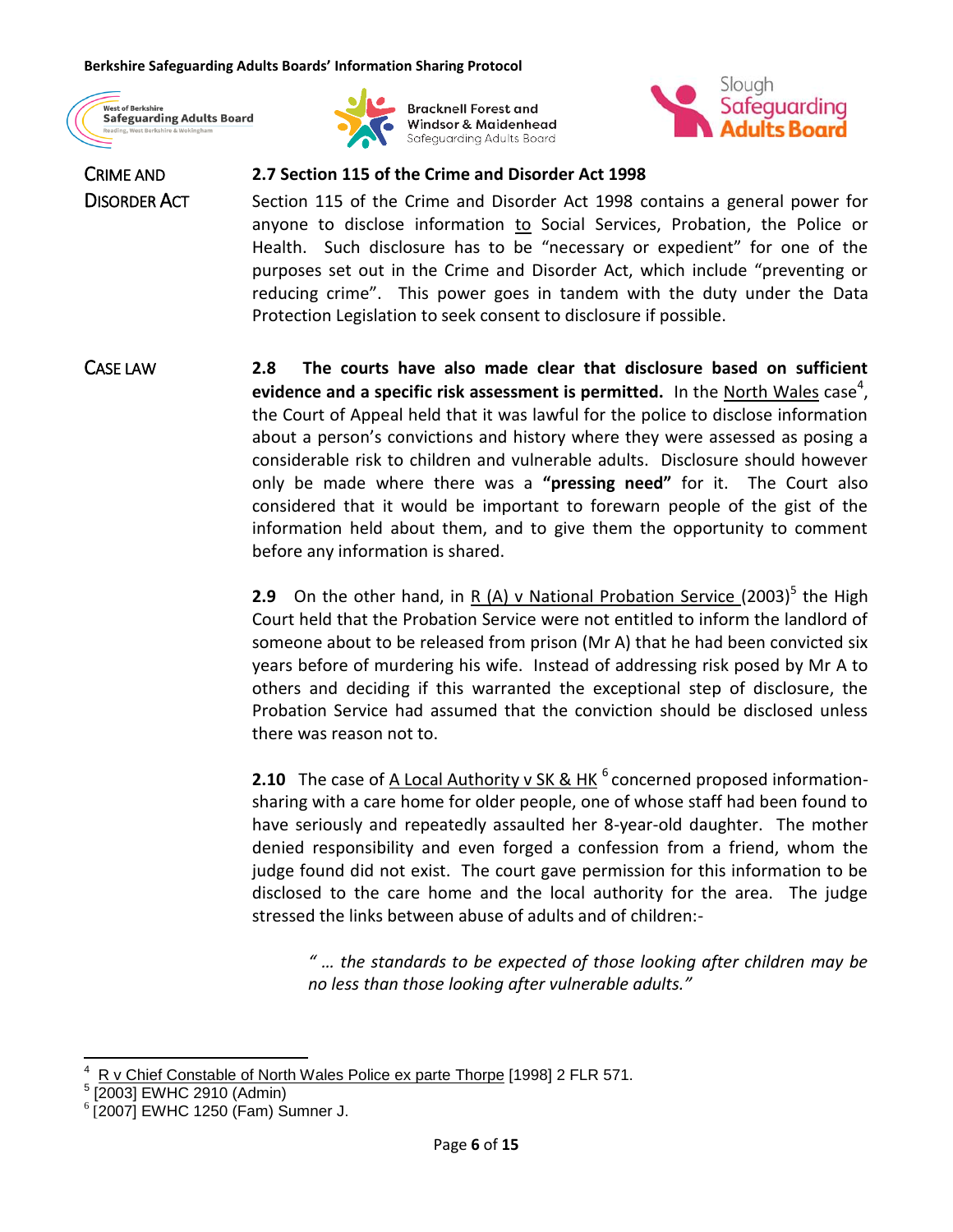





HUMAN RIGHTS **2.11 In addition to the rights to have information about them treated confidentially, individuals have the right to respect for their private and family life under Article 8 of the European Convention on Human Rights**. Any disclosure of personal information is required to be **"proportionate"** to the risk involved and **"necessary … for the prevention of disorder or crime, for the protection of health or morals, or for the protection of the rights and freedoms of others".** The "rights and freedoms of others" would include the rights of others, including children and vulnerable adults under Article 3 of the Convention not to "be subjected to inhuman or degrading treatment …", which is likely to include most if not all forms of abuse and neglect.

> **2.10 Potential victims and those giving rise to concern also have the right under Article 6 to be given a "fair hearing".** This includes being kept informed, having their views recorded and considered, and being given a reasoned explanation of any decision about disclosure.

KEY LEGAL POINTS 1. The **disclosure** of personal information should be "the exception not the rule"<sup>7</sup>.

- 2. **The GDPR and associated guidance from the Information Commissioner's Office [ICO] should be the reference point to ensuring that disclosure is lawfully and fairly completed and that the data subject is advised at the initial point of contact how their personal and/or special categories data will be used. The Board advocates that they will comply with the Data Protection Legislation where the data subject** lacks capacity to understand the legal obligations of data sharing, in order that a child or vulnerable adult is not at risk of significant harm.
- 3. **Personal information should only be disclosed where there is a "pressing need" to do so**. Deciding whether there is a pressing need to disclose will depend on properly balancing the infringement of the individual's rights to privacy and confidentiality against the assessed risk and the extent to which disclosure is likely to help reduce that risk.

 $\overline{\phantom{a}}$ 

<sup>7</sup> Exparte LM [2000] 1 FLR 612 at 622C.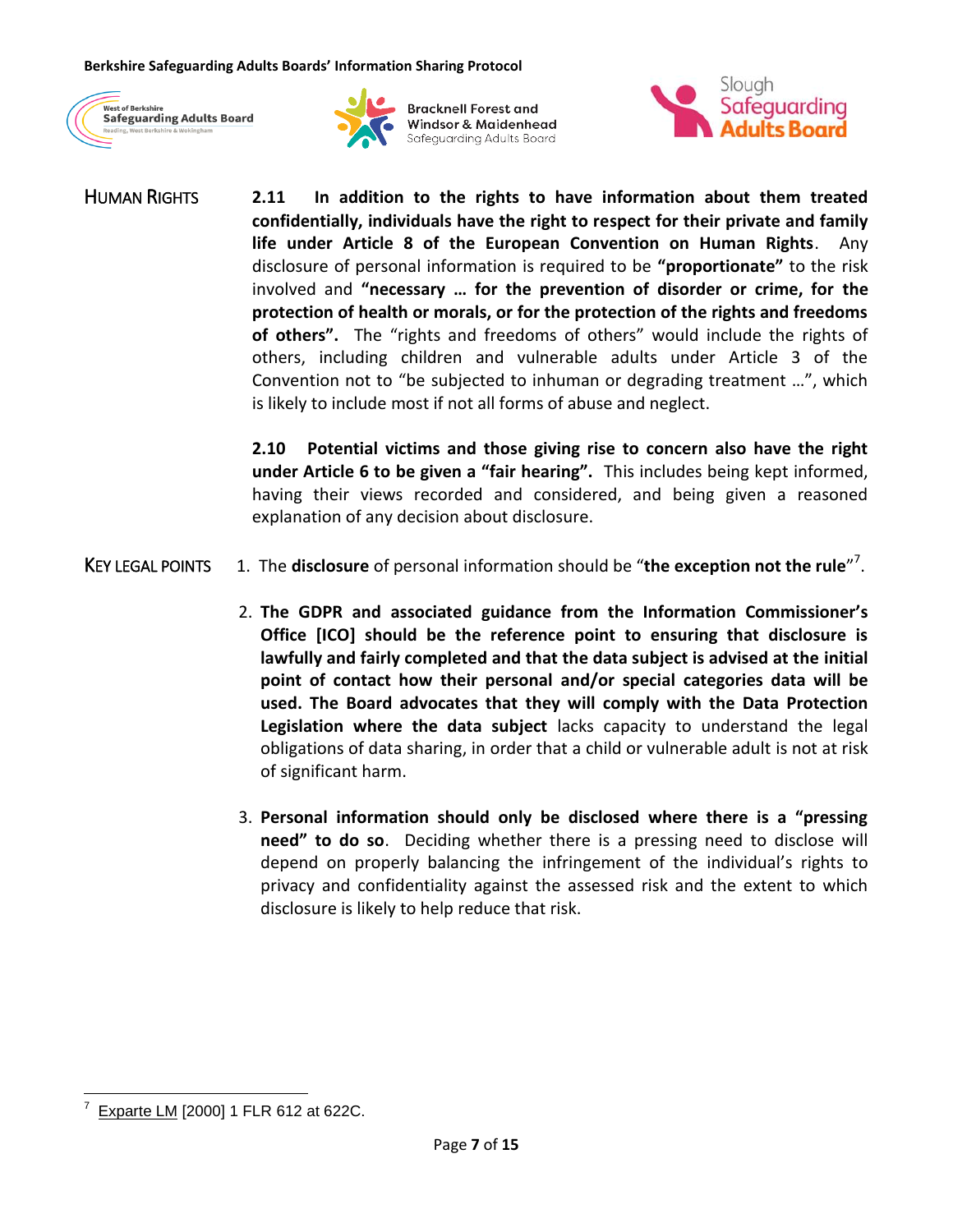





## 3 DISCLOSURE OF INFORMATION IN INDIVIDUAL CASES

## APPROACH TO **3.1 The process of deciding whether to disclose**

## DISCLOSURE **confidential information will involve the following steps:-**

a) deciding the likely nature and degree of risk posed;

b) deciding if this risk (and / or a duty on the part of the holder of the information or the proposed recipient) suggests a need to disclose;

c) deciding if there is sufficient reason not to seek consent, and seeking any that is considered necessary; and

d) if consent is refused or no response is received, then a decision regarding public interest, harm to data subject and/or other individuals and whether a crime has/is likely to be committed will guide the decision to share information. If the decision is made to share then the data subject should be informed unless to do so would result in the risk of serious harm for themselves and others or, where a crime investigation may be jeopardised.

**3.2** These decisions will be made in accordance with the principles set out at para. 1.6 Above.

**3.3** Decisions will be recorded by the agency holding the information, with reasons.

FACTORS IN RISK **3.4** The source, degree and type of risk should be spelled out ASSESSMENT using the following risk factors:-

- a) Any convictions or cautions against adults or children, particularly for violence
- b) Any civil court findings that the person (may have) perpetrated abuse in the past and / or posed an unacceptable degree of risk  $8$

 8 It is important to note that the findings of courts sitting in private should not disclosed to non-parties without the court's permission: see Re  $V & L$  [1999] 1 FLR 267.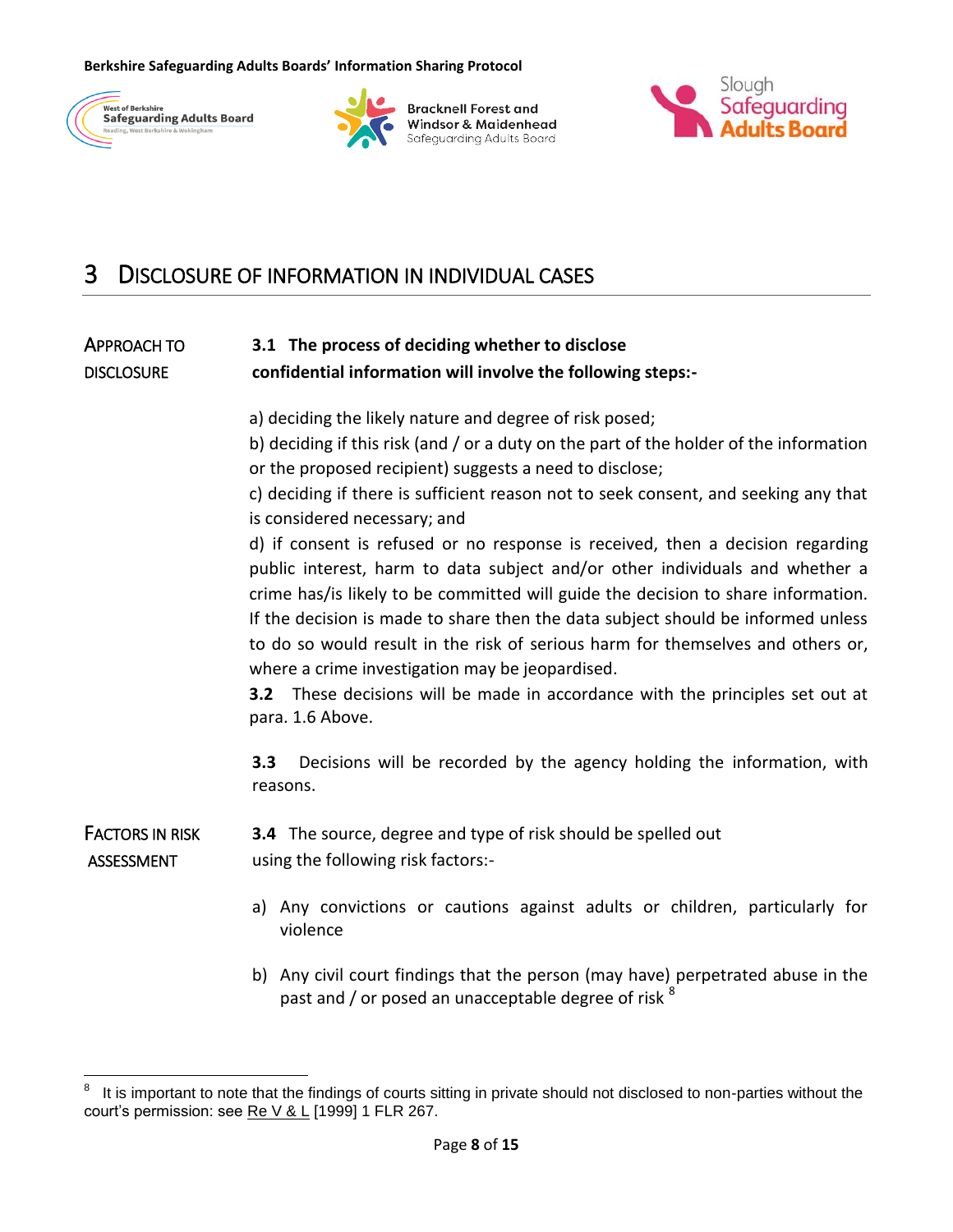



**Bracknell Forest and** Windsor & Maidenhead .<br>Safeguarding Adults Board



- c) The professional view (at the time, or since) of the plausibility of any serious allegations which did not result in convictions or court findings
- d) The passage of time since any convictions, findings or plausible incidents
- e) Any therapy undergone, and outcome if known
- f) The level of risk indicated by any risk assessment carried out in the past
- g) The subject's attitude towards past convictions, findings and plausible incidents – degree of insight, empathy towards victims, awareness of triggers to abuse
- h) Extent of contact the subject is likely to have with vulnerable adults, unsupervised in particular, and
- i) The capacity of carers or others to protect adults who may be at risk.

DISCLOSURE **3.5** The person giving rise to the concern should usually be AFTER forewarned of the substance of the allegations against them CONSULTING and invited to comment before disclosure takes place. Such consultation should only be omitted in cases of serious, urgent risk where delay (or forewarning) will cause unacceptable risk. In such cases, the person should be informed after disclosure unless (very exceptionally) there is evidence that informing them even after the event will cause unacceptable risk.

EXPLAINING **3.6 The reasons underlying any decision to disclose or not** 

DECISIONS **to disclose information under this protocol should be carefully recorded, and communicated to those who have been consulted prior to disclosure.** Lay recipients should be reminded that the information is confidential and should be informed of the reasons for disclosure to themselves. Decisions to refuse disclosure requests should also be explained.

**3.7** The range of decisions on disclosure is illustrated in the table below.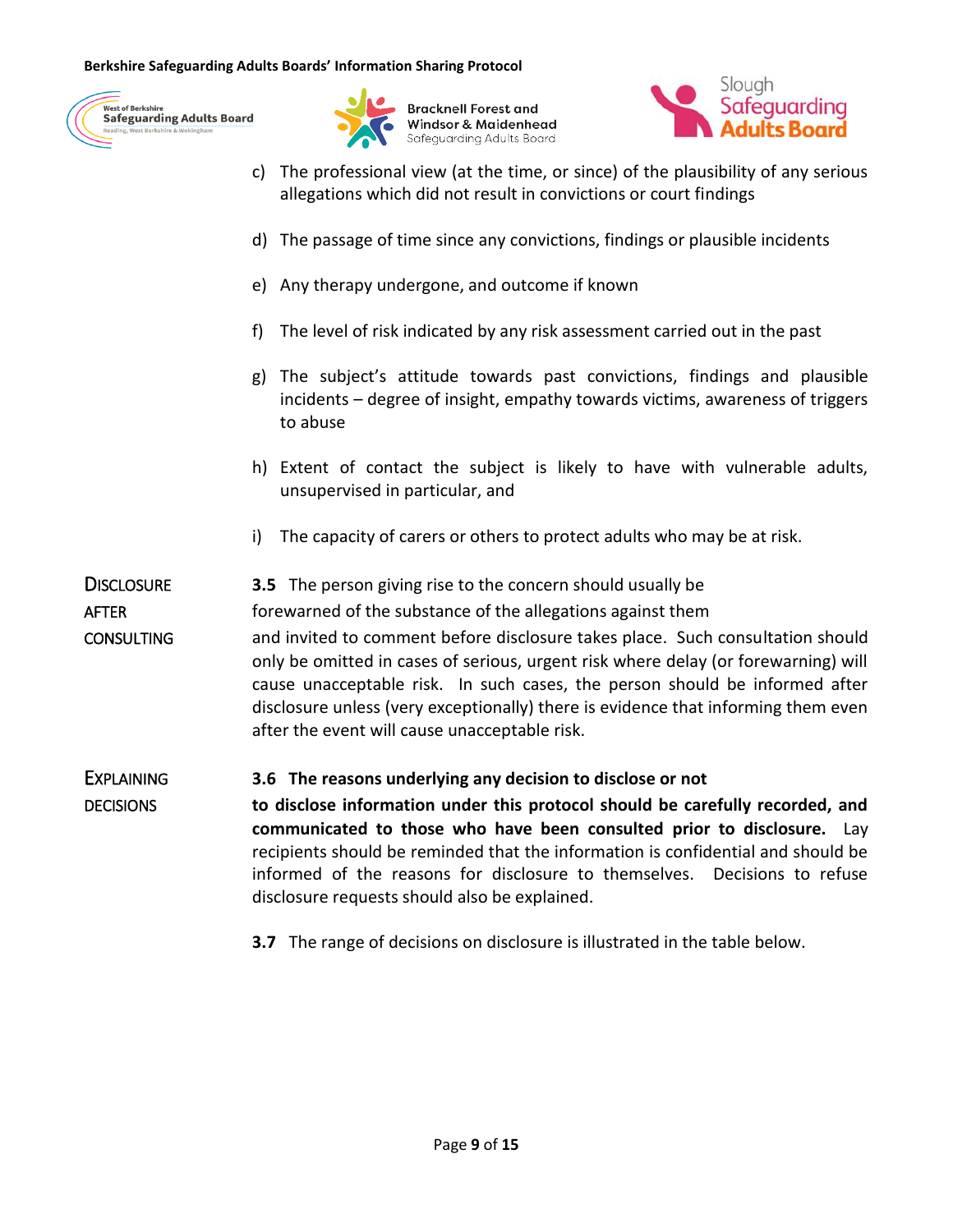



**Bracknell Forest and<br>Windsor & Maidenhead**<br>Safeguarding Adults Board



| <b>Disclosure decision</b>                                      | <b>Rationale for disclosing (or not)</b>                                              | Rationale in relation to<br>consultation / consent                                                  |
|-----------------------------------------------------------------|---------------------------------------------------------------------------------------|-----------------------------------------------------------------------------------------------------|
| No disclosure                                                   | Disclosure not considered necessary<br>for assessment of needs and risks to<br>adults | Consultation and compliance to<br>Data Protection Legislation does<br>not arise                     |
| <b>Disclosure</b>                                               | Disclosure likely to be helpful in<br>assessing needs and risks BUT $\rightarrow$     | Risks do not justify overriding<br>confidentiality                                                  |
| Disclosure on notice                                            | Disclosure necessary to safeguard<br>adults                                           | Data Subject has opportunity to a)<br>comment on concerns and b) take<br>advice prior to disclosure |
| Disclosure followed by<br>informing the subject                 | Disclosure urgently needed to avert<br>risk to adults                                 | Urgency precludes consultation                                                                      |
| <b>Disclosure without informing</b><br>the subject at any point | Disclosure urgently needed to avert<br>risk to adults, AND $\rightarrow$              | Informing the subject is likely to<br>cause unacceptable risk                                       |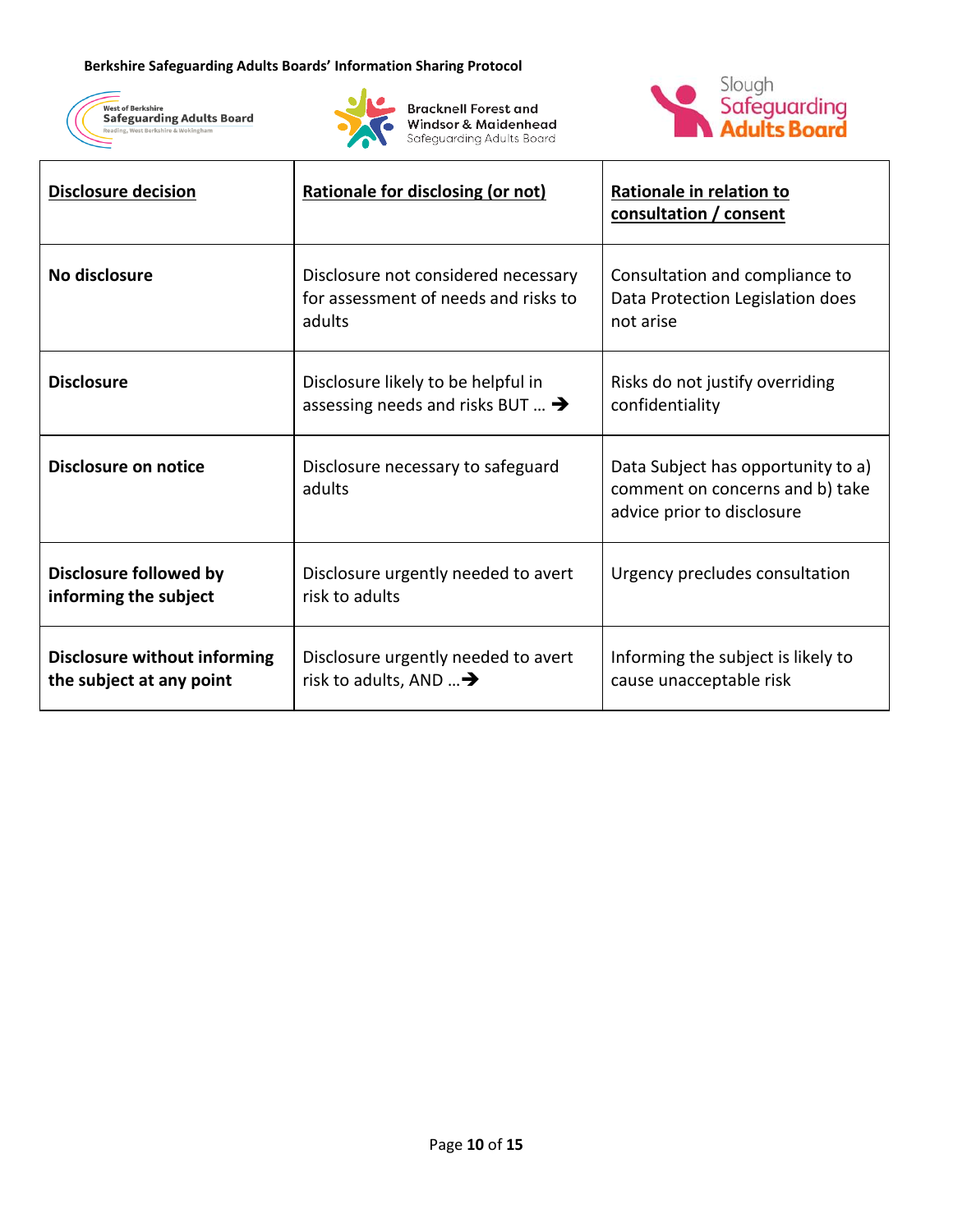





## **APPENDICES (see ICO ["The Principles"](https://ico.org.uk/for-organisations/guide-to-data-protection/guide-to-the-general-data-protection-regulation-gdpr/principles/) )**

**Appendix 1**

## *Principles*

*Article 5*

## **Principles relating to processing of personal data**

1. Personal data shall be:

(a) processed lawfully, fairly and in a transparent manner in relation to the data subject ('lawfulness, fairness and transparency');

(b) collected for specified, explicit and legitimate purposes and not further processed in a manner that is incompatible with those purposes; further processing for archiving purposes in the public interest, scientific or historical research purposes or statistical purposes shall, in accordance with Article 89(1), not be considered to be incompatible with the initial purposes ('purpose limitation');

(c) adequate, relevant and limited to what is necessary in relation to the purposes for which they are processed ('data minimisation');

(d) accurate and, where necessary, kept up to date; every reasonable step must be taken to ensure that personal data that are inaccurate, having regard to the purposes for which they are processed, are erased or rectified without delay ('accuracy');

(e) kept in a form which permits identification of data subjects for no longer than is necessary for the purposes for which the personal data are processed; personal data may be stored for longer periods insofar as the personal data will be processed solely for archiving purposes in the public interest, scientific or historical research purposes or statistical purposes in accordance with Article 89(1) subject to implementation of the appropriate technical and organisational measures required by this Regulation in order to safeguard the rights and freedoms of the data subject ('storage limitation');

(f) processed in a manner that ensures appropriate security of the personal data, including protection against unauthorised or unlawful processing and against accidental loss, destruction or damage, using appropriate technical or organisational measures ('integrity and confidentiality').

2. The controller shall be responsible for, and be able to demonstrate compliance with, paragraph 1 ('accountability').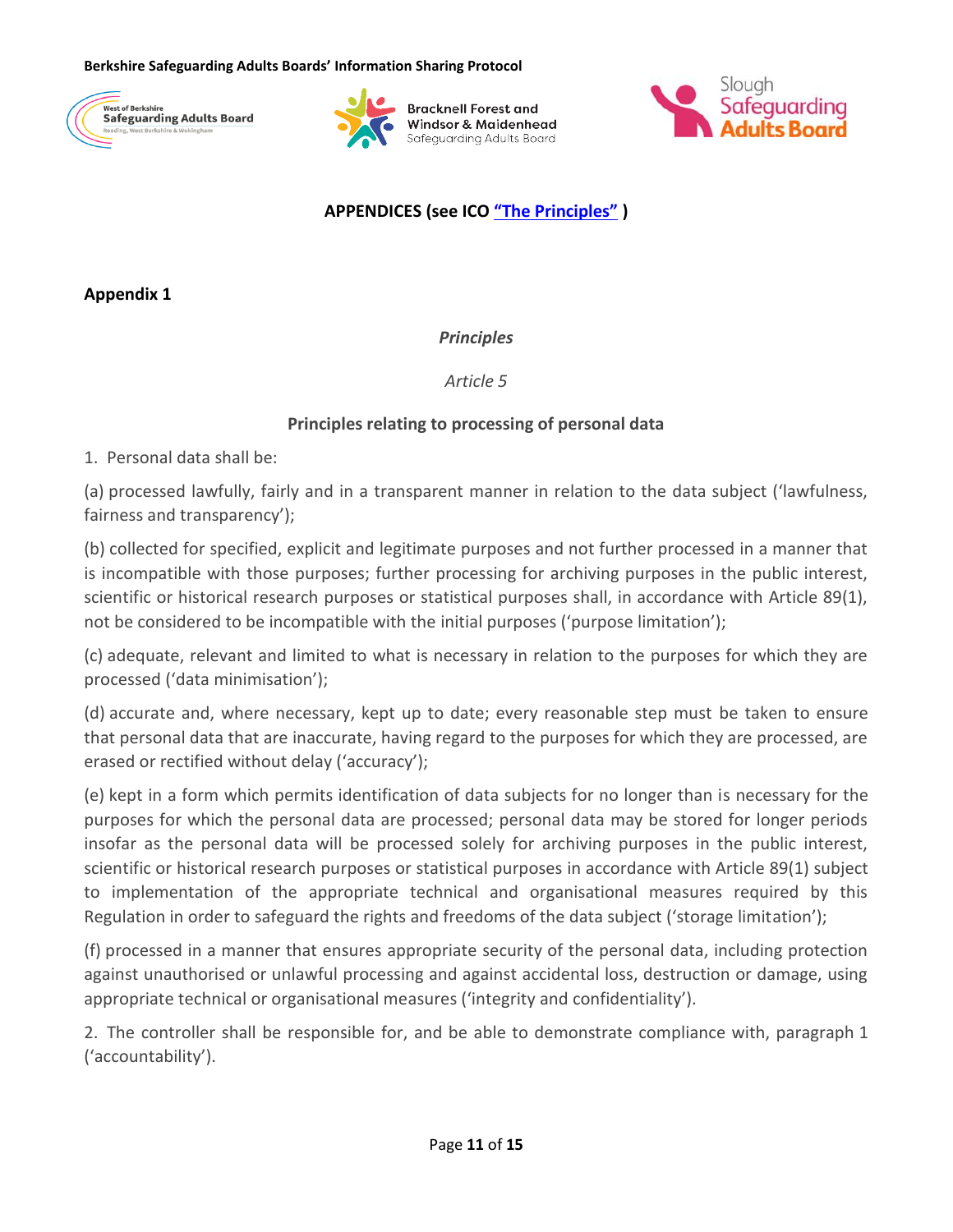





**Appendix 2**

## *Article 6*

## **Lawfulness of processing**

1. Processing shall be lawful only if and to the extent that at least one of the following applies:

(a) the data subject has given consent to the processing of his or her personal data for one or more specific purposes;

(b) processing is necessary for the performance of a contract to which the data subject is party or in order to take steps at the request of the data subject prior to entering into a contract;

(c) processing is necessary for compliance with a legal obligation to which the controller is subject;

(d) processing is necessary in order to protect the vital interests of the data subject or of another natural person;

(e) processing is necessary for the performance of a task carried out in the public interest or in the exercise of official authority vested in the controller;

(f) processing is necessary for the purposes of the legitimate interests pursued by the controller or by a third party, except where such interests are overridden by the interests or fundamental rights and freedoms of the data subject which require protection of personal data, in particular where the data subject is a child.

Point (f) of the first subparagraph shall not apply to processing carried out by public authorities in the performance of their tasks.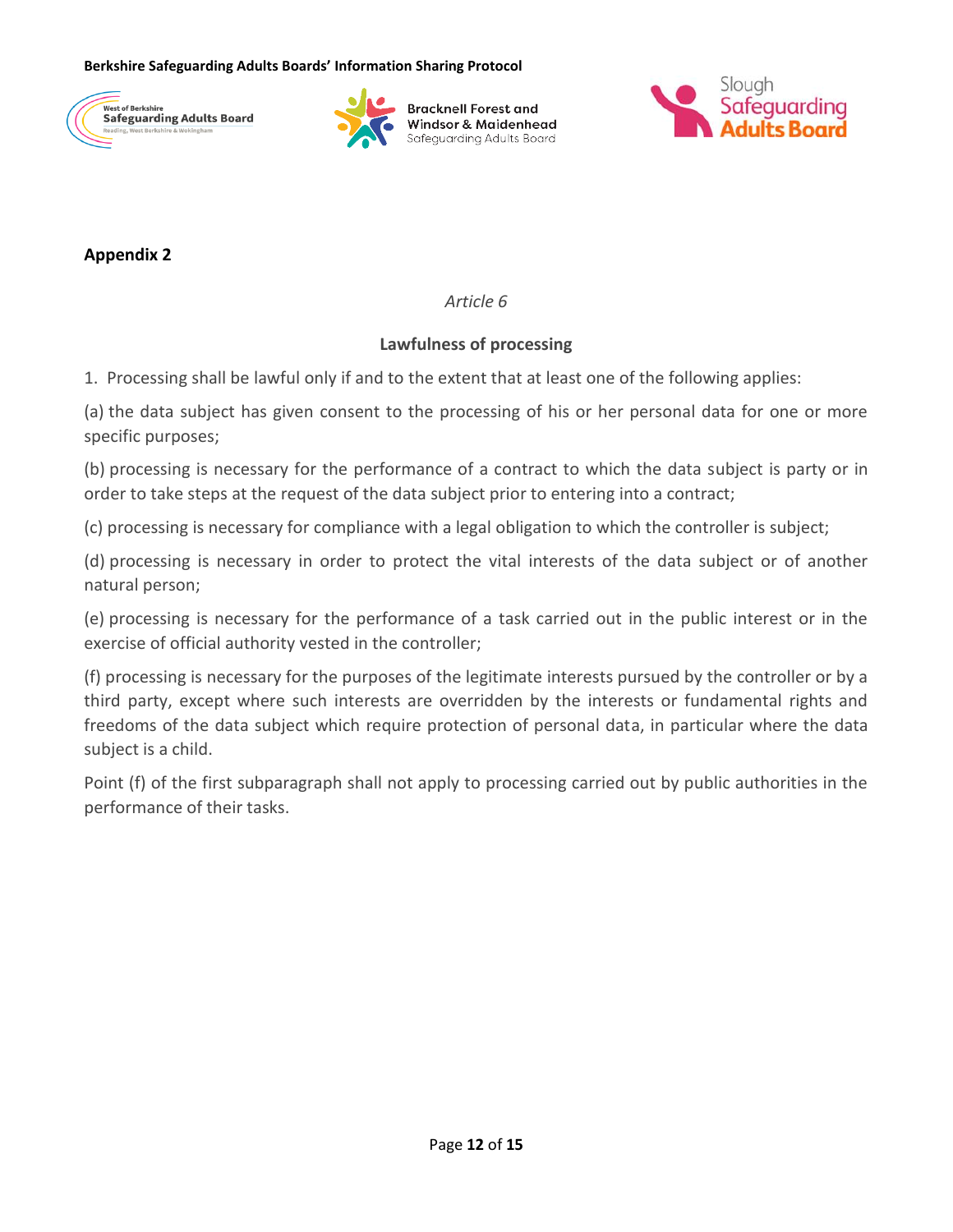

## **Appendix 3**

## **Bracknell Forest and Windsor & Maidenhead** Safeguarding Adults Board



## **Processing of special categories of personal data**

1. Processing of personal data revealing racial or ethnic origin, political opinions, religious or philosophical beliefs, or trade union membership, and the processing of genetic data, biometric data for the purpose of uniquely identifying a natural person, data concerning health or data concerning a natural person's sex life or sexual orientation shall be prohibited.

2. Paragraph 1 shall not apply if one of the following applies:

(a) the data subject has given explicit consent to the processing of those personal data for one or more specified purposes, except where Union or Member State law provide that the prohibition referred to in paragraph 1 may not be lifted by the data subject;

(b) processing is necessary for the purposes of carrying out the obligations and exercising specific rights of the controller or of the data subject in the field of employment and social security and social protection law in so far as it is authorised by Union or Member State law or a collective agreement pursuant to Member State law providing for appropriate safeguards for the fundamental rights and the interests of the data subject;

(c) processing is necessary to protect the vital interests of the data subject or of another natural person where the data subject is physically or legally incapable of giving consent;

(d) processing is carried out in the course of its legitimate activities with appropriate safeguards by a foundation, association or any other not-for-profit body with a political, philosophical, religious or trade union aim and on condition that the processing relates solely to the members or to former members of the body or to persons who have regular contact with it in connection with its purposes and that the personal data are not disclosed outside that body without the consent of the data subjects;

(e) processing relates to personal data which are manifestly made public by the data subject;

(f) processing is necessary for the establishment, exercise or defence of legal claims or whenever courts are acting in their judicial capacity;

(g) processing is necessary for reasons of substantial public interest, on the basis of Union or Member State law which shall be proportionate to the aim pursued, respect the essence of the right to data protection and provide for suitable and specific measures to safeguard the fundamental rights and the interests of the data subject;

(h) processing is necessary for the purposes of preventive or occupational medicine, for the assessment of the working capacity of the employee, medical diagnosis, the provision of health or social care or treatment or the management of health or social care systems and services on the basis